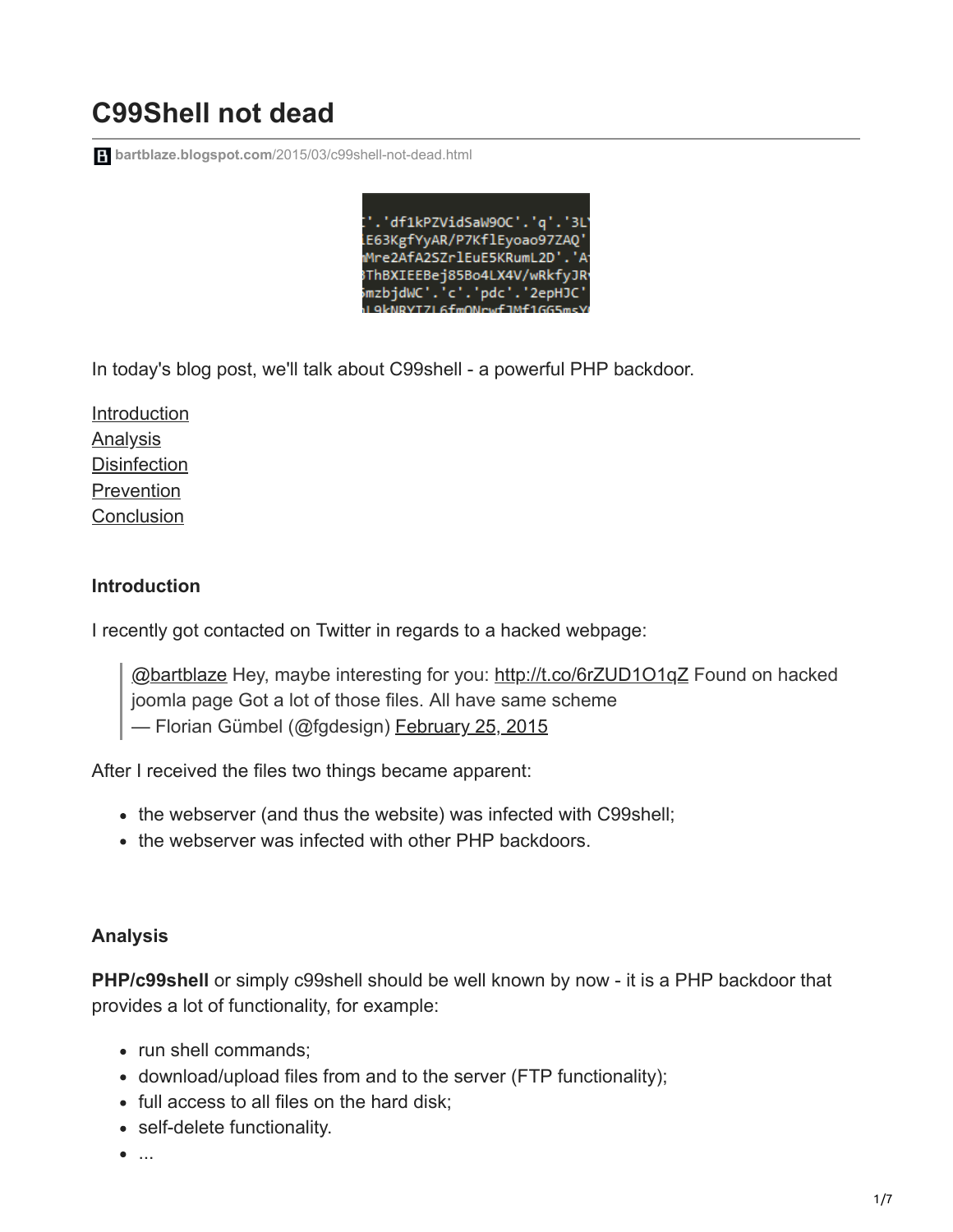In short, it can pretty much do everything you want, which results in end-users getting malware onto their systems and/or data getting stolen and/or personal information compromised.

There's an excellent blog post over at **Malwaremustdie** in regards to C99shell, you can read it here:

[How EVIL the PHP/C99Shell can be? From SQL Dumper, Hacktools, to Trojan Distributor](http://blog.malwaremustdie.org/2012/10/how-far-phpc99shell-malware-can-go-from.html) Future?

Now, here's one of the files gathered from the webserver:



It's heavily obfuscated as one would expect; after some deobfuscating/decoding we get:

ction\_exists("getmicrotime")) {f*unction* getmicrotime() {list(\$usec, \$sec) = explode(" ", microtime()); return ((float)\$u<br>url), array("<=","#\" onclick=\"history.back(1)"), array("=>","#\" onclick=\"history.go(1)"), array rn ((*float*)\$us puery\_error."<br>(\$sql\_qery\_result or (!\$sql\_confirm)) {\$sql\_act = \$sql\_goto;} if ((!\$submit) or (\$sql\_act)) { echo ""; if (\$tbl\_str<br>'\$col\_quanu\ and (!\$cubmit)\ fecho "Do you really want to":\ else fecho "SOL\_Quanu":\ echo

It also has a nice web interface:

|                                                                                                  | <b>Binding port:</b>    |                  |  |                            |                    |  |  |
|--------------------------------------------------------------------------------------------------|-------------------------|------------------|--|----------------------------|--------------------|--|--|
| Port: 31373                                                                                      |                         | Password: c99mad |  | Using PERL $\ \vee\ $ Bind |                    |  |  |
|                                                                                                  |                         |                  |  |                            |                    |  |  |
|                                                                                                  | <b>Back connection:</b> |                  |  |                            |                    |  |  |
|                                                                                                  | HOST: 127.0.0.1         | Port: 31373      |  | Using PERL V Connect       |                    |  |  |
|                                                                                                  |                         |                  |  |                            |                    |  |  |
| Click "Connect" only after open port for it. You should use NetCat©, run "nc -l -n -v -p 31373"! |                         |                  |  |                            |                    |  |  |
|                                                                                                  |                         |                  |  |                            |                    |  |  |
| Datapipe:                                                                                        |                         |                  |  |                            |                    |  |  |
| HOST:                                                                                            |                         | Local port: 8081 |  |                            | Using PERL V   Run |  |  |
|                                                                                                  |                         |                  |  |                            |                    |  |  |
| Note: sources will be downloaded from remote server.                                             |                         |                  |  |                            |                    |  |  |

Seems like we are dealing with a slightly updated version of C99shell, version 2.1:



And last but not least, some functionality: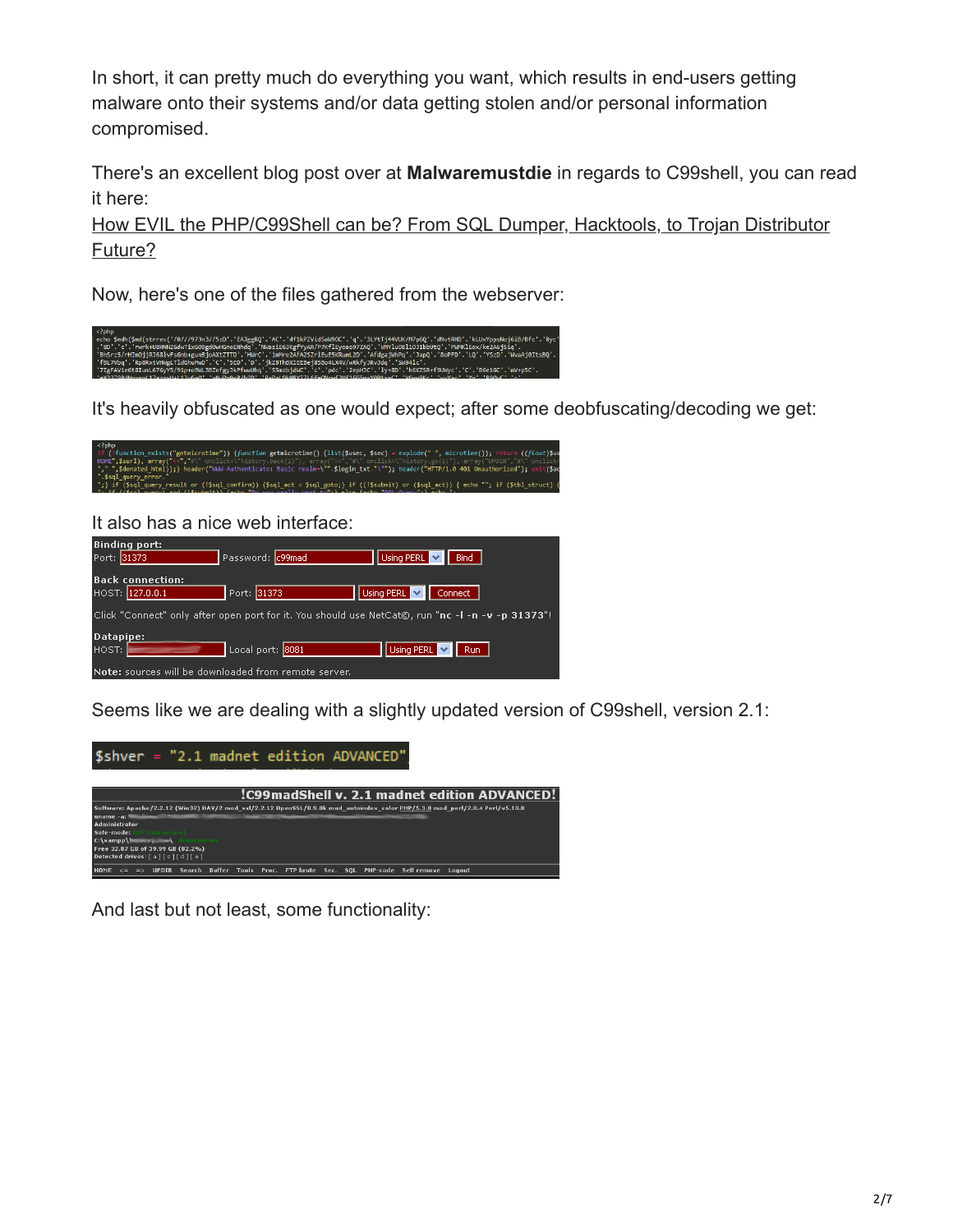| $$cmdaliases = array($                                                                  |  |  |  |  |  |
|-----------------------------------------------------------------------------------------|--|--|--|--|--|
| $array("---$<br>-------------------------", "ls -la"),                                  |  |  |  |  |  |
| $array("find all said files", "find / -type f -perm -04000 -ls"),$                      |  |  |  |  |  |
| array("find suid files in current dir", "find . -type f -perm -04000 -ls"),             |  |  |  |  |  |
| $array("find all grid files", "find / -type f -perm -02000 -ls"),$                      |  |  |  |  |  |
| array("find sgid files in current dir", "find . -type f -perm -02000 -ls"),             |  |  |  |  |  |
| array("find config.inc.php files", "find / -type f -name config.inc.php"),              |  |  |  |  |  |
|                                                                                         |  |  |  |  |  |
| $array("find config* files", "find / -type f -name \``config*\\").$                     |  |  |  |  |  |
| array("find config* files in current dir", "find . -type f -name \"config*\""),         |  |  |  |  |  |
| $array("find all writeable folders and files", "find / -perm -2 -ls"),$                 |  |  |  |  |  |
| array("find all writable folders and files in current dir", "find . -perm -2 -ls"),     |  |  |  |  |  |
| array("find all service.pwd files", "find / -type f -name service.pwd"),                |  |  |  |  |  |
| array("find service.pwd files in current dir", "find . -type f -name service.pwd"),     |  |  |  |  |  |
| array("find all .htpasswd files", "find / -type f -name .htpasswd"),                    |  |  |  |  |  |
| array("find .htpasswd files in current dir", "find . -type f -name .htpasswd"),         |  |  |  |  |  |
| array("find all .bash history files", "find / -type f -name .bash history"),            |  |  |  |  |  |
|                                                                                         |  |  |  |  |  |
| array("find .bash history files in current dir", "find . -type f -name .bash history"), |  |  |  |  |  |
| array("find all .fetchmailrc files", "find / -type f -name .fetchmailrc"),              |  |  |  |  |  |
| array("find .fetchmailrc files in current dir", "find . -type f -name .fetchmailrc"),   |  |  |  |  |  |
| array("list file attributes on a Linux second extended file system", "lsattr -va"),     |  |  |  |  |  |
| $array("show opened ports", "netstat -an   prep -i listen")$                            |  |  |  |  |  |
| );                                                                                      |  |  |  |  |  |
|                                                                                         |  |  |  |  |  |

You can find the decoded C99shell backdoor on Pastebin: [Decoded PHP/c99shell](http://pastebin.com/L02T4kFp)

Detections aren't too great for this PHP backdoor, but it surely has improved since Malwaremustdie started blogging about it, some VirusTotal results:  $\underline{0}$ ,  $\underline{1}$ ,  $\underline{2}$  $\underline{2}$  $\underline{2}$ .

As I mentioned before, other PHP backdoors were present, for example:



After some manual decoding, we turn up with the following interesting line:

getenv(HTTP\_X\_UP\_CALLING\_LINE\_ID);

Another example:

getenv(HTTP\_X\_NOKIA\_ALIAS);

The "x-headers" HTTP X UP CALLING LINE ID and HTTP X NOKIA ALIAS are actually part of WML, the [Wireless Markup Language.](http://en.wikipedia.org/wiki/Wireless_Markup_Language)

Thus, this PHP backdoor seems specifically designed to target mobile users. I've put a copy of the script in screenshot above on Pastebin as well: [Unknown PHP backdoor](http://pastebin.com/a8VFXq9i)

Darryl from [Kahu Security](https://twitter.com/kahusecurity) has written an excellent post on how to manually decode this kind of PHP obfuscation: [Deobfuscating a Wicked-Looking Script](http://www.kahusecurity.com/2015/deobfuscating-a-wicked-looking-script/)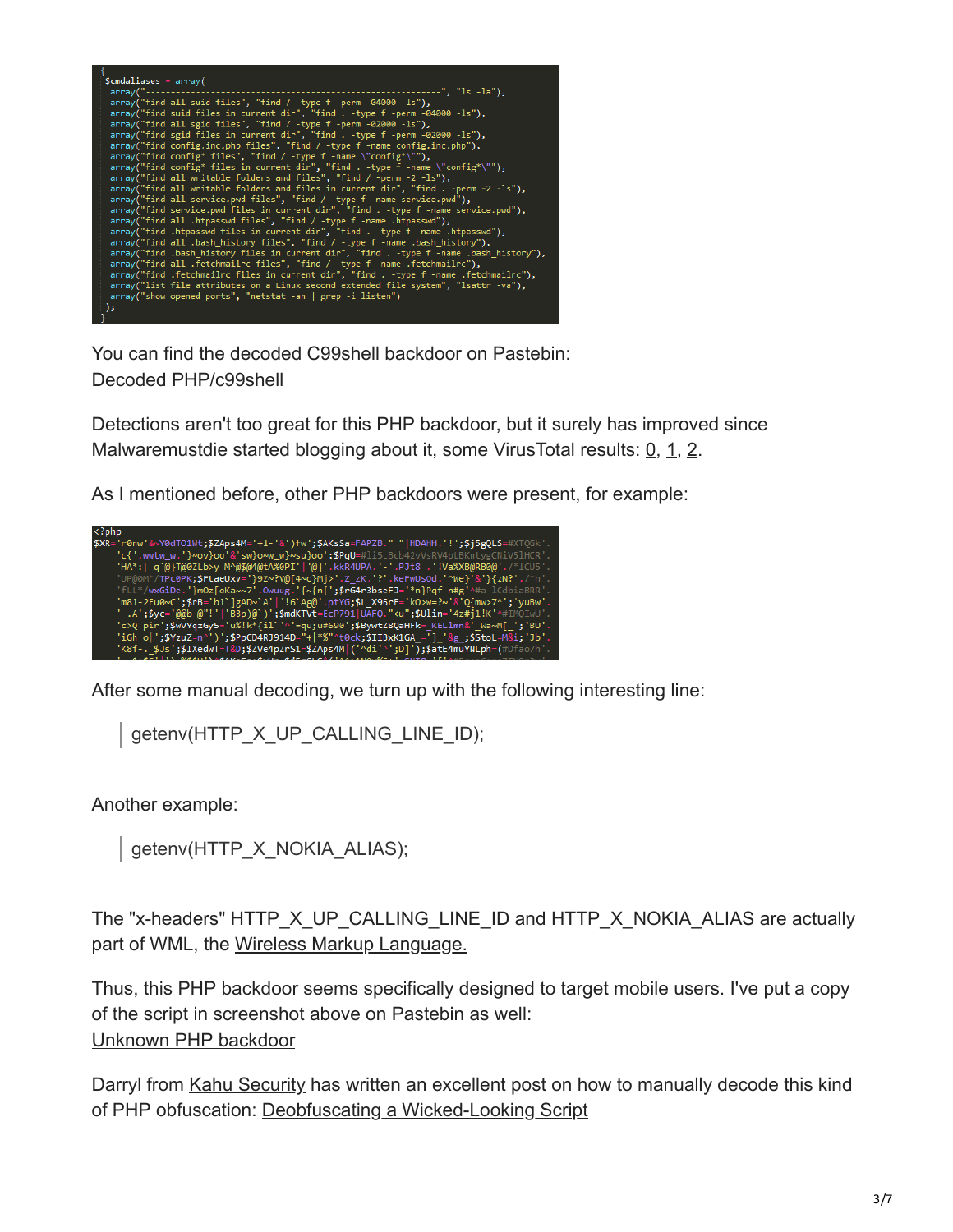If you have any information on what kind of PHP backdoor this might be (if not generic), feel free to let me know.

## **Disinfection**

What if your website's already been hacked and serving up malware to the unknowing visitor? Best practice is to simply take your website offline and restore from an earlier backup. (don't forget to verify if your back-up isn't infected as well!)

If that's not a possibility for whatever reason, you'll first need to find where any malicious code was injected (or created) on your website, or how it was infected in the first place.

An easy way would be to simply check all recently changed files on your web server. However, those dates can be altered. So what's a better alternative? You can comb over the files one by one, or you can use an online tool to check your website.

## A short overview:

#### <http://sitecheck.sucuri.net/>

You can use Sucuri's SiteCheck to quickly spot if they detect any malware, see if you're blacklisted and, the most useful part in this case is to check whether or not you have any outdated plugin or CMS running - as well as a list of links.

#### <http://aw-snap.info/file-viewer/>

Use Redleg's file viewer to easily see if any malicious iframes have been injected - you can even choose which *Referrer* and *User Agent* should be used (some malware requires you to visit the site via a specific Referrer or User Agent).

#### <http://www.rexswain.com/httpview.html>

Useful additional tool to Redleg's file viewer. Allows you to only fetch headers of a website, or fetch both header and content.

## <http://jsunpack.jeek.org/>

Excellent tool in case any malicious Javascript (iframe) is injected into any of your web server files. Less intuitive, but provides a great overview.

## <http://urlquery.net/>

Excellent tool and more graphical as opposed to JSunpack - especially useful is to see if any [IDS](http://en.wikipedia.org/wiki/Intrusion_detection_system) was triggered as well as JavaScript and HTTP Transactions.

## <https://www.virustotal.com/>

As usual, VirusTotal is a great resource as well - it can pinpoint which Antivirus (if any) is triggering an alert related to your website.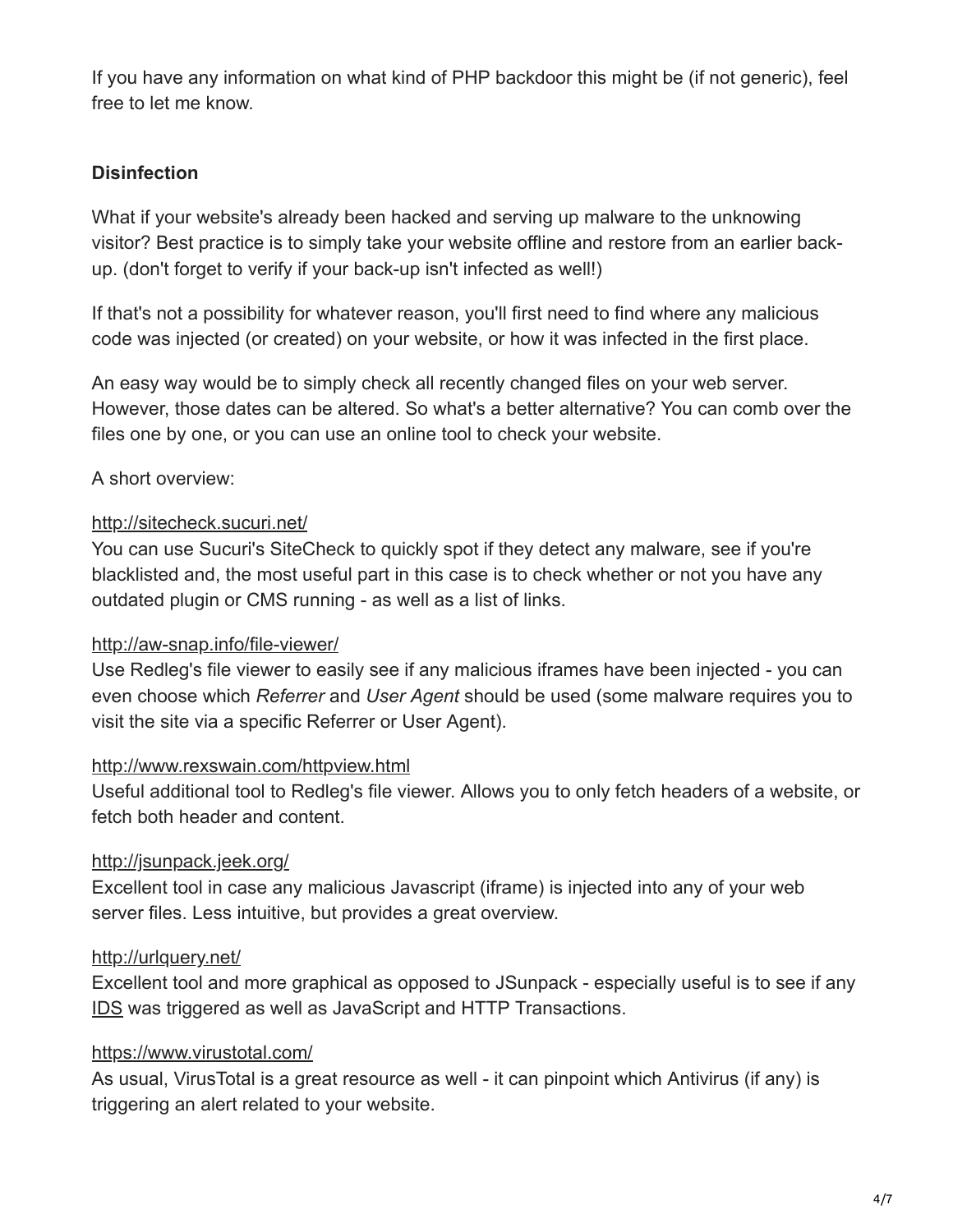## <https://hackertarget.com/wordpress-security-scan/>

Online WordPress Security Scanner to test vulnerabilities of a WordPress installation. Checks include application security, WordPress plugins, hosting environment and web server.

#### <https://github.com/nbs-system/php-malware-finder>

NBS System's PHP Malware Finder does its very best to detect obfuscated/dodgy code as well as files using PHP functions often used in malwares/webshells.

# <https://github.com/sullo/nikto>

Nikto web server scanner.

If nothing is found using any of these tools, but you are still receiving reports from either blacklists (eg. Google) or users, you'll have to manually go over all your files to see if any code was attached.

If you're hosting a web server yourself, you obviously know where you've installed it, so be sure to check in there. If you're not sure where it's installed, may want to look in any of these default locations, if they exist:

Linux:

- **/var/www/**
- **/var/www/html**
- **var/lib/tomcat7/webapps**

Windows:

- **C:\inetpub**
- **C:\inetpub\wwwroot\**
- **...**

Another method (and obviously not foolproof) is to copy over all your files to a Windows system and scan them with an antivirus. An example of such antivirus, which works on both Linux and Windows, is [ClamAV.](https://www.clamav.net/) I think you're starting to realize why back-ups are important.

If you had any outdated plugins running, chances are very high the backdoor or script was created/added in that specific directory. For example for WordPress this is typically: **/www/wp-content/plugins/**

You can also install a plugin for your CMS which can scan your web server for any infected files. (Which is ironic, but might still do the trick should you not be able to find anything manually.)

Last but not least: check your access logs! See any unauthorized (FTP) logins for example? Take a look in any of these locations: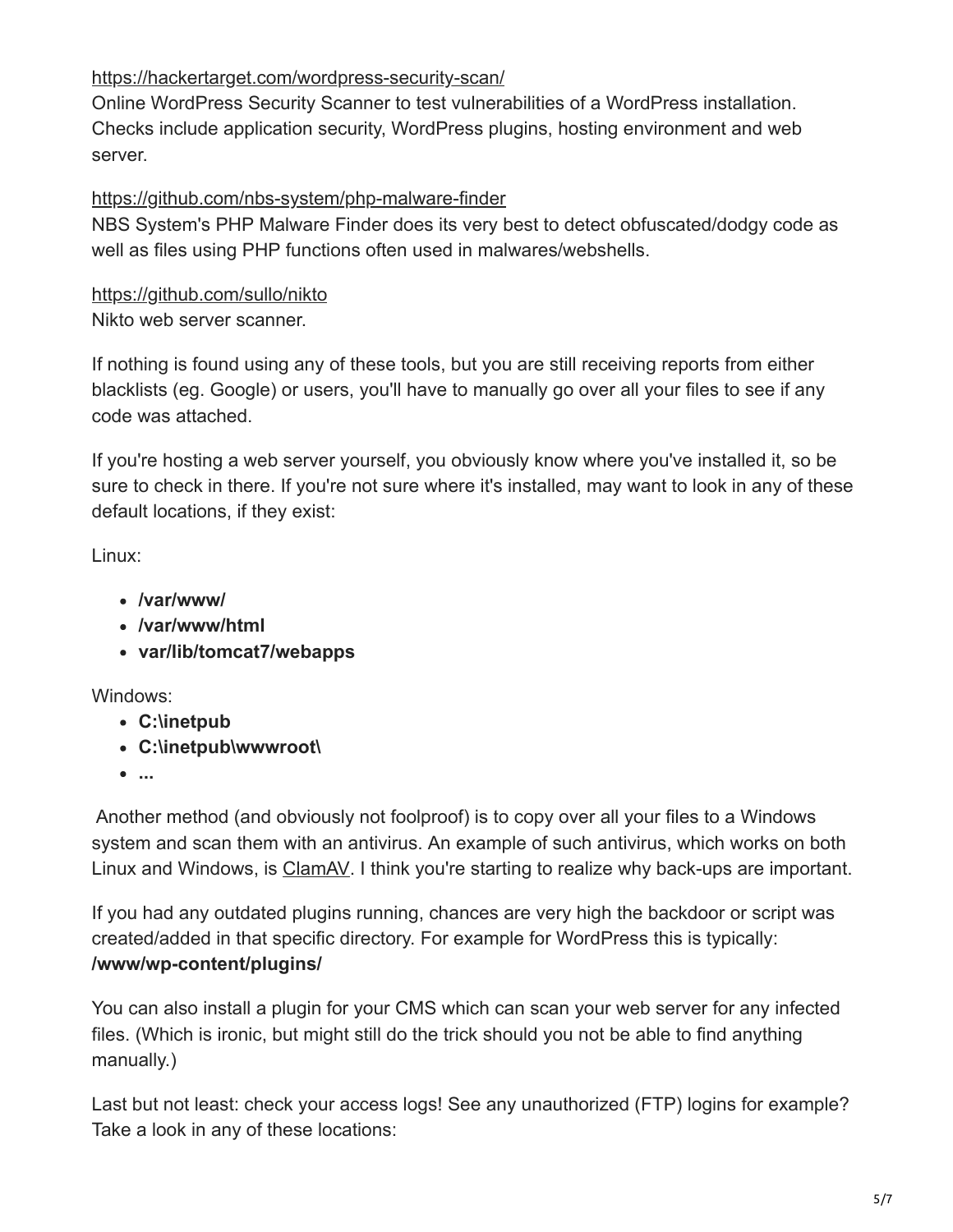- **/var/log/httpd**
- **var/log/nginx**
- **/var/log/apache**
- **/var/log/apache2**

You may also want to take a peek in: **/var/log**

Contact your hosting provider - they might be able to provide you with assistance.

If you're still stuck, feel free to shoot me an email or contact me on [Twitter](https://twitter.com/bartblaze). Otherwise, contact one of X companies which can help you assist in clean-up.

Don't forget: after clean-up, reset **all** your passwords (and don't use the same for everything) and follow the prevention tips above, or you'll simply get infected again.

Additionally, always install relevant security patches or updates for your operating system if you are hosting the web server yourself.

## **Prevention**

This shouldn't be repeated normally, but I will again just for good measure:

- Create **back-ups** regularly! Yes, even for your website.
- Keep your CMS up-to-date; whether you use WordPress, Joomla, Drupal, ...
- Keep your installed plugins up-to-date. Remove any unnecessary plugins.
- Use strong passwords for your FTP account(s), as well as for your CMS/admin panel login.
- Use appropriate file permissions meaning don't use 777 everywhere. (seriously, don't)
- Depending on how you manage your website keep your operating system up-to-date and, if applicable, install and update antivirus software.
- Consider using a tool like [Splunk](http://www.splunk.com/en_us/products/splunk-light.html) to monitor your access logs.
- Consider installing a security plugin. For WordPress, you have a plugin called All In [One WordPress Security which has a ton of options to better secure your website.D](https://wordpress.org/plugins/all-in-one-wp-security-and-firewall/)on't forget to keep this one up-to-date as well.

More (extended) tips can be found over at StopBadware: [Preventing badware: Basics](https://www.stopbadware.org/prevent-badware-basics)

There are also guides available on how to harden your specific CMS installation, for example: